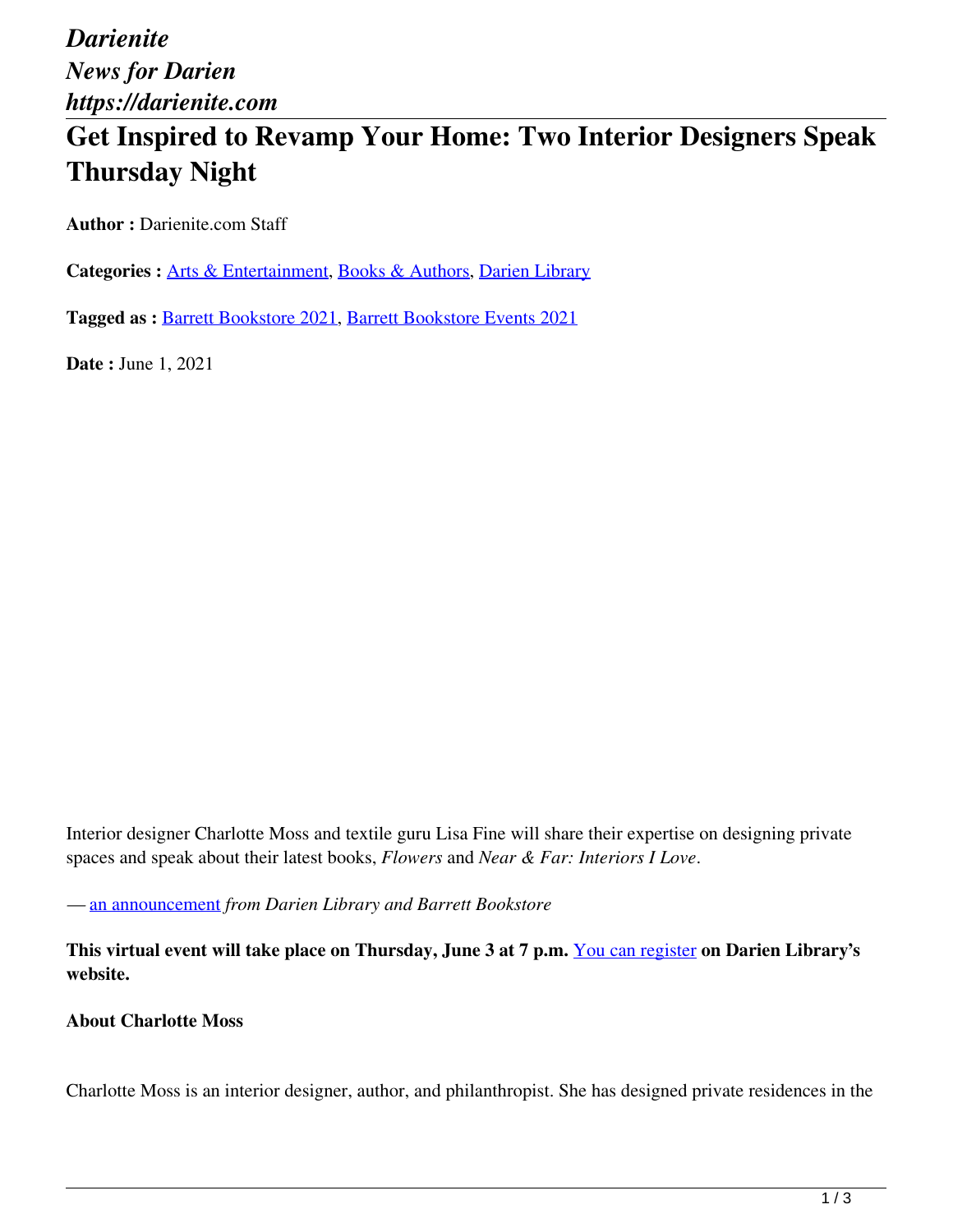## *Darienite News for Darien https://darienite.com*

United States and abroad, in addition to collections of carpets, furniture, fabrics, china, and enameled jewelry.

She has authored ten books, most recently Rizzoli's Charlotte Moss Entertains (2018).

Moss lectures internationally on the art of fine living and is consistently featured in the top lifestyle and design publications.

Other books by Charlotte Moss for Rizzoli include: *Garden Inspirations* (2015), *A Visual Life* (2012), and C*harlotte Moss Decorates* (2011).

## **About Lisa Fine**

Mississippi-born textile guru Lisa Fine is the founder of Lisa Fine Textiles, which specializes in hand printed linens that are sold in sixteen showrooms worldwide. With a southern drawl and a truly adventurous spirit, Fine splits her time between New York and Dallas with frequent trips to Paris and India.

Over twenty years ago at a camel festival in Jaisalmer, Fine fell in love with India. The colors, the patterns, the Mughal palaces and gardens were her original inspirations for Lisa Fine Textiles.

Since then Fine's far reaching travels have continued to influence her collection, where exotic and traditional prints in vibrant and romantic colors feel both worldly and timeless.